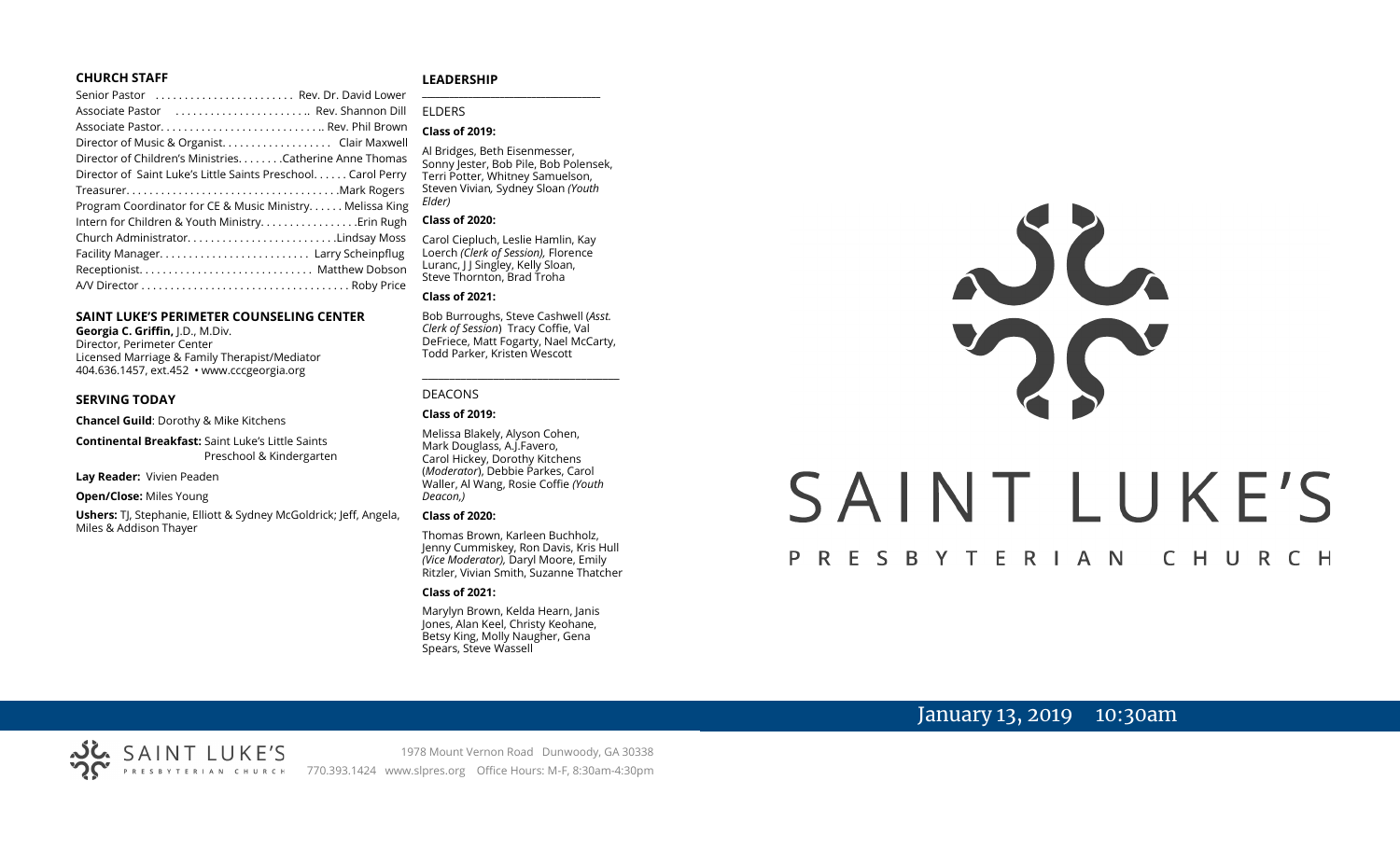

1978 Mount Vernon Road • Dunwoody, Georgia 30338 770.393.1424 • www.slpres.org

### **January 13, 2019** Baptism of the Lord

**Liturgical Color:** White

*Liturgical colors can orient us to the season of the church year and help to engage the sense of sight in worship. White is used for special days and events, such as Christmas and Easter.*

### **SUNDAY SCHEDULE**

8:15am Chapel Communion Service 9:15am Sunday School 10:30am Sanctuary Worship Service *Nursery available at all services and Sunday School.* 

# MISSION

Responding to God's call and empowered by the Holy Spirit, we invite all to join us in knowing, serving, and sharing Jesus Christ here and around the world.

# VISION

To be a beacon of faith, hope, and love– every member an active disciple in Christ's ministry.

### **WELCOME, GUESTS!**

We are delighted you are worshipping with us.

**DURING** the Welcome, please print the requested information on the Friendship Pad and pass the Friendship Pad down the pew.

**AFTER** the worship service, please join us outside the Sanctuary where our Pastors or a church officer will be available to answer questions and provide you with a loaf of freshly-baked bread.

**FOR MORE** information about our programs, ministries or membership, please contact one of our Pastors at 770.393.1424, or visit our website: slpres.org.

# **THAT ALL MAY WORSHIP**

**ASSISTIVE** A hearing loop is **ACCESSIBLE A NEART AND ACCESSIBLE DEPARTMENT AT ACCESSIBLE ACT** T-coil. Also, large print hymnals and back cushions are available. Please contact an usher for further assistance.

**CHILDREN** are a precious part of our church family, and we welcome them in worship. Worship activity sheets and tactile activities are available on the blue Worship Carts in the back of the sanctuary. Each week, children are invited to walk up for an age-appropriate message during "Tell Us Our Story." After that time, they may remain in worship, go to Faithful Friends (K-2nd) or go to child care (PreK and younger).

# **SAINT LUKE'S LITTLE SAINTS PRESCHOOL & KINDERGARTEN**

### **2019~2020 Registration**

Our accredited program honors the individuality of the child as we prepare each student for elementary school. Children ages 12 months through Kindergarten enjoy learning in our beautiful classrooms under the guidance of our dedicated and experienced teachers.



**REGISTRATION DATES: January 22nd** (Church Members) **January 23rd** (Current Families) **January 24th** (New Families)

For further information and to arrange a tour, please contact Carol Perry, Director: 770.393.1424 x240 or [carolperry@slpres.org.](mailto:carolperry@slpres.org)

### **INFORMATION FOR ALL TARTAN TROT SUPPORTERS RACE DAY IS FEBRUARY 23rd!**

### **1 - REGISTER FOR THE RACE**

We need runners! If you are a sponsor, please use the promo code already provided to you by email to take advantage of your complimentary race registrations! It's a perk of being a Sponsor. Use them yourself or give them away. You can register here: [https://raceroster.com/events/2019/16889/tartan](https://raceroster.com/events/2019/16889/tartan-trot-5k10k)-trot-5k10k

### **2 - BECOME A SPONSOR OR PAY YOUR PLEDGE**

There is still time to sponsor. Please feel free to do so online through Realm or using a pledge card. If you have already pledged, just a friendly reminder that you may fulfill your pledge online through Realm or you can drop a check off in the collection plate or the church office. Be sure to write "Tartan Trot 2018" in the memo line.

### **3 - VOLUNTEER**

We can't make the Tartan Trot happen without all of the the volunteers. We have l ots of opportunities outside and inside so please take a look at the sign up to find a spot or we can find one for you....

[https://www.signupgenius.com/go/10C0B4AABAD2BA31](https://www.signupgenius.com/go/10C0B4AABAD2BA31-tartan)-tartan

### **4 - CAKE & PIES**

We are famous in the running world for our awards of baked goods. We need **150+** homemade pies and cakes; and are very grateful to each on of you for your willingness to keep the tradition going. Please sign up at: [https://www.signupgenius.com/go/9040A4AAAAF22A13](https://www.signupgenius.com/go/9040A4AAAAF22A13-2019)-2019

...knowing, serving, and sharing Jesus Christ here and around the world 11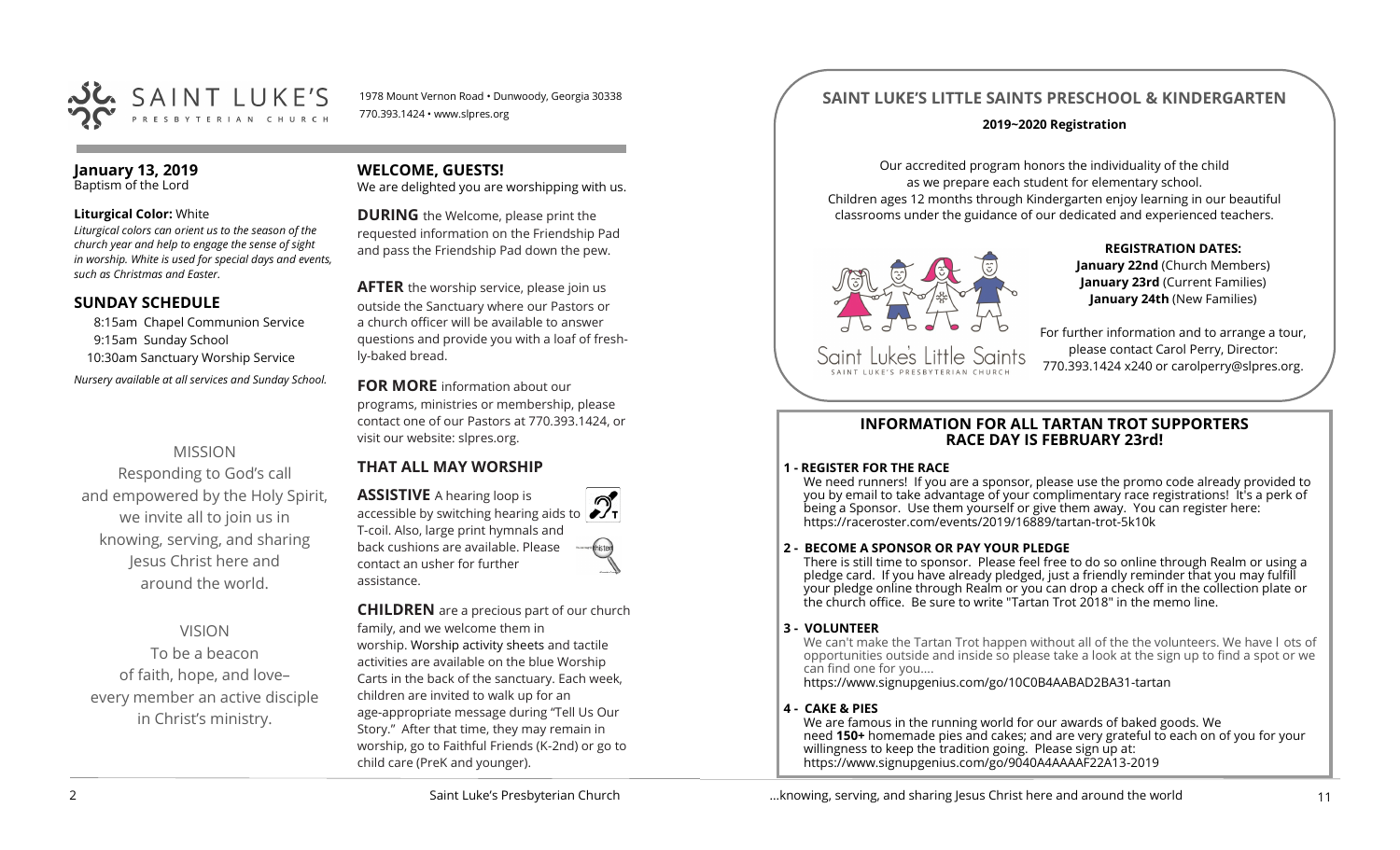**2019 COMMITMENT UPDATE** —We are grateful for the positive and generous response of so many folks to this year's commitment campaign. Pledges as of December 8th totaled \$1,080,157 from 151 individuals or families. So many of you have increased your pledges by 7% or more; just what we requested and prayed for. **THANK YOU for supporting God's work here at Saint Luke's**. Our goal is to reach \$1.368 million, so we are not done yet. Last year we received 200 pledges and our hope is the remaining members who have not turned in their pledges will match or increase their commitment 7% for 2019 if they are able. A 7% increase in giving will allow us to fund our anticipated 2019 budget, more than 7% will allow Saint Luke's to do even more! We are coming to the end of the commitment season and we will begin to finalize budgets for 2019 based on the final results from this year's campaign. To those who have not yet responded, open your hearts and let's make it happen! Submit your pledge via Realm at slpres.org or on the mobile app, send a confidential email to [commitment@slpres.org](mailto:commitment@slpres.org) or by submitting a pledge form to the church office.

**CHILLY? CHILI! —** Adults are invited to the home of Mary and Billy Martin for a Chili Supper on **Saturday, January 26, from 6:30pm-9pm**, \$7.50/person at the door. Please RSVP on the church web site or contact Mary Martin at [marymckeemartin@gmail.com](mailto:marymckeemartin@gmail.com) or Faye Cashwell at [faye@cashwellhome.com.](mailto:faye@cashwellhome.com)

**SUNDAY, JANUARY 27: HOW LONG DOES IT TAKE TO MAKE 10,000 SANDWICHES? —** Come and find out at the annual Presbyterian Women (PW) Sandwich Project. We'll be making sandwiches for hungry folks around Atlanta that will be distributed to four home-less shelters. Both young and old can help make sandwiches, so plan to attend! The fun starts at 9:30am in the Great Hall. Additionally, this winter weather is cold, so we'll be collecting mittens, gloves and men's white tube socks for those in need. See our display in the lobby to sponsor a box of sandwiches for \$25! All donations help offset the cost of sandwiches.

**OWLS LUNCHEON on JANUARY 22—** Please join us at 11:30a.m. on Tuesday, January 22, in the Session Room at Saint Luke's for the OWLS (Older, Wiser, Loving Seniors) lunch and entertainment featuring Judy Boehem duo. Let's get 2019 off to a great start!

**MARRIAGE RETREAT: FEBRUARY 8-10 —**Whether you are newly married wanting to know more about what's ahead, parents in the midst of busyness looking to reconnect, or just want to have a weekend away with your spouse join us at Calloway Gardens for the **Better Marriages retreat, February 8-10, 2019.** You can stroll through the gardens, attend workshops designed to enrich your marriage, and meet great people! Register now! For any questions email or call Bob and Christine Crutchfield at 770-364-8079 and [Gafrog01@hotmail.com.](mailto:Gafrog01@hotmail.com) 

### **In Preparation for Worship**

**"**As Christians our baptism joins us to Christ. We share in being named and claimed by God. This isn't primarily to fill our need to feel accepted and loved, though it certainly does that. When we forget our baptism, we forget who and whose we are. The world insists that we belong to ourselves, our employer, our family, our children's school or sports team, or the government of our country. As Christians we reject all these claims of ownership; we belong to God. It is about God's purposes, and through our baptism we no longer live for ourselves, we now live to, for and with God."

*- Heather Carlson, Ekklesia Project*

### **Gathering Prayer**

l

**Prelude** Soul, Adorn Yourself With Gladness *arr. Anton Leupold* 

### **Chiming of the Hour**

### **Welcome and Announcements**

*If you are new to Saint Luke's today, welcome, we are so glad you are here! We have a gift of fresh bread we would love to give to you as a token of our gratitude. Please introduce yourself after worship to receive your welcome gift.*

*Please take the time now to fill out the Friendship Pads situated at the end of each pew. Write down your names and pass the pad down the pew, so that you may greet your pew neighbors by name and that we may know you are here.*

# **Call to Worship\***

- Leader: God who creates, Your Spirit swept across the formless waters of chaos, making light and earth and life.
- **People: God who calls, Your Spirit spoke over the waters of the Jordan naming Jesus as Your beloved child.**
- Leader: God who blesses, Your Spirit moves with Grace in our lives.
- **People: As proclaimed in our baptism, You call us as Your children to bear Your grace for the world. We praise You, Holy One, for the washing and refreshing waters of Your**

**grace.**

### **Opening Hymn #485\*** We Know That Christ Is Raised

### **Passing the Peace of Christ\***

Leader: May the peace of Christ be with you. **People: And also with you.**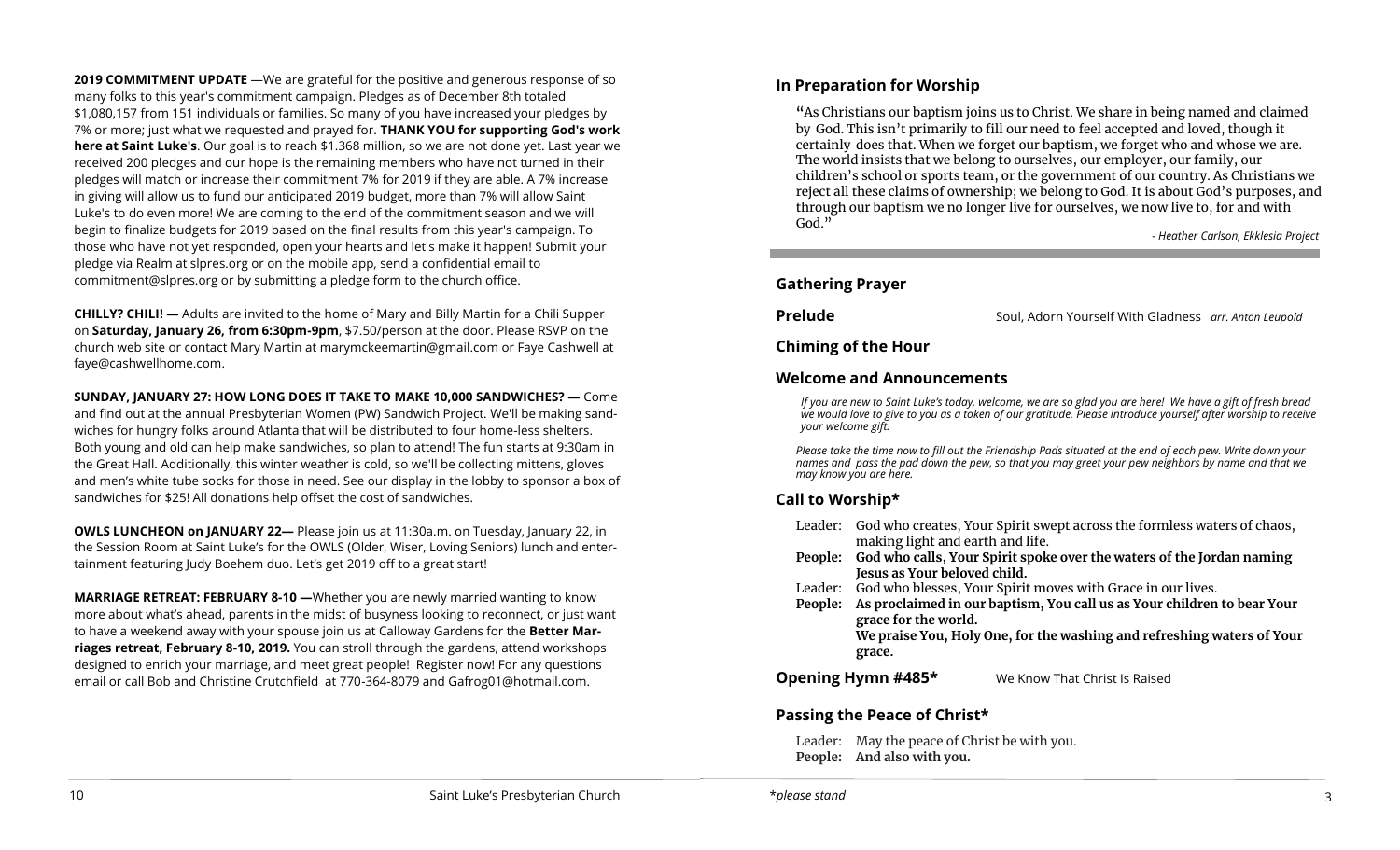### **Prayer for Illumination Vivien Peaden**

**Scripture Reading** Matthew 3:1-17, *pgs. 2-3 of the New Testament*

Leader: The Word of the Lord. **People: Thanks be to God.** 

# **Tell Us Our Story and Moment for Saint Luke's Little Saints Preschool &**

**Kindergarten**<br>
Shannon Dill & Stephanie McGoldrick

*After Tell Us Our Story, parents may walk children 3 and younger to their classrooms in Sheppard Hall. Pre-K, K and 1st graders may gather in the narthex, make a nametag, and follow your teacher up to The Harbor for Faithful Friends.*

**Sermon Example 2 Constant Constant Constant Constant Constant Constant Constant Constant Constant Constant Constant Constant Constant Constant Constant Constant Constant Constant Constant Constant Constant Constant Co** 

### **Thanksgiving for Baptism**

- Leader: The Lord be with you.
- **People: And also with you.**
- Leader: Lift up your hearts.
- **People: We lift them up to the Lord.**
- Leader: Let us give thanks to the Lord our God.
- **People: It is right to give God thanks and praise.**
- Leader: We give you thanks, Eternal God, for you nourish and sustain all living things by the gift of water.
- **People: In the beginning of time, your Spirit moved over the watery chaos, calling forth order and life.**
- Leader: In the time of Noah, you destroyed evil by the waters of the flood, giving righteousness a new beginning.
- **People: You led Israel out of slavery, through the waters of the sea, into the freedom of the promised land.**
- Leader: In the waters of Jordan, Jesus was baptized by John and anointed with your Spirit. By the baptism of his own death and resurrection, Christ set us free from sin and death, and opened the way to the life that is eternal.
- **People: We rejoice that you claimed us in baptism, and that by your grace we are born anew. By your Holy Spirit renew us, that we may be empowered to do your will and continue forever in the risen life of Christ, to whom, with you and the Holy Spirit, be all glory and honor, now and forever. Amen.**

### **Remembrance of Baptism**

*Those wishing to renew the promises of baptism are invited to come forward to the font, hold out your hands to receive droplets of water, and return to your pew by the side aisle.*

# MUSIC MINISTRY

**Clair Maxwell clairmaxwell@slpres.org / 770.393.1424 ext. 227** 

 $\_$  ,  $\_$  ,  $\_$  ,  $\_$  ,  $\_$  ,  $\_$  ,  $\_$  ,  $\_$  ,  $\_$  ,  $\_$  ,  $\_$  ,  $\_$  ,  $\_$  ,  $\_$  ,  $\_$  ,  $\_$  ,  $\_$  ,  $\_$ 

### **CHOIR NEW YEAR**

Make it one of your new year's resolutions to join a choir! There are spaces open in all our groups, and we would love having you join us. Come as often as you are able, and no experience is necessary. Be a part of our church's music ministry!

**Cherub (PreK - K):** Wednesdays at 5:15pm with Catherine Anne Thomas **Westminster (1st-5th):** Wednesdays at 5:00pm with Clair Maxwell **Festival Ringers:** Wednesdays at 6:30pm with Clair Maxwell **Chancel:** Wednesdays at 7:30pm with Clair Maxwell

# ADULT MINISTRY

**Shannon Dill shannondill@slpres.org / 770.393.1424 ext. 229**   $\_$  ,  $\_$  ,  $\_$  ,  $\_$  ,  $\_$  ,  $\_$  ,  $\_$  ,  $\_$  ,  $\_$  ,  $\_$  ,  $\_$  ,  $\_$  ,  $\_$  ,  $\_$  ,  $\_$  ,  $\_$  ,  $\_$  ,  $\_$  ,  $\_$ 

### **ADULT SUNDAY SCHOOL**

Individual classes have begun. Please see the website for a full description of each class. (http://slpres.org/program-ministries/adult-ministry/sunday-school)

Faith Foundations: Room 232 House to House: Room 203 Seasons of the Spirit: Room 231/233 Soul Food: Room 234/236

### **FRIDAY MORNING MEN'S BIBLE STUDY**

Fellowship and Bible study every Friday from 6:40-8am in the Parlor with Dan Joyce.

### **BIBLE STUDY: "WAYFARERS"**

Come join David, Shannon or Phil as this week's preacher leads a study of the scripture for the upcoming Sunday's worship. Meet on Wednesdays at 10am in the church library.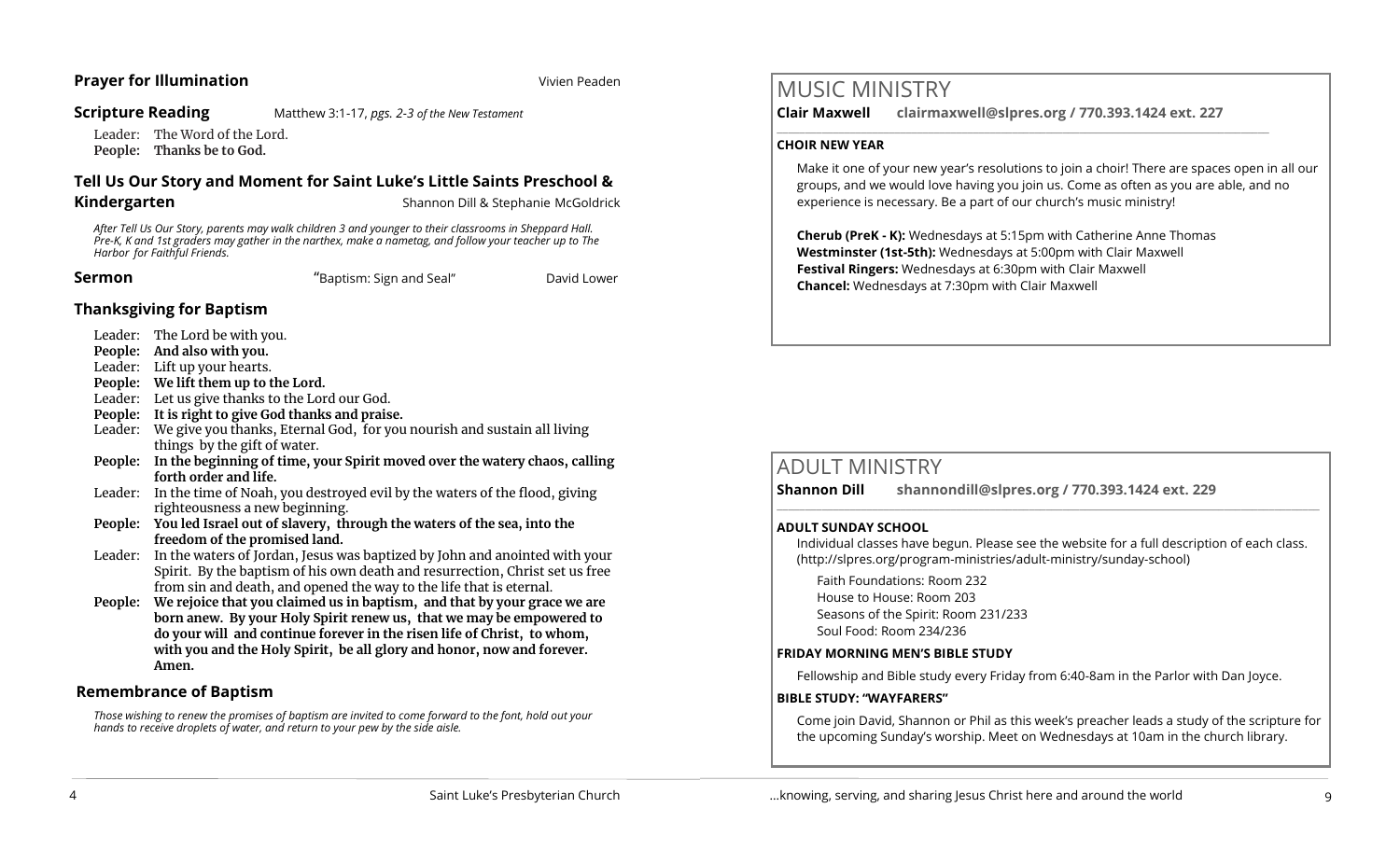# S P L A S H ! CHILDREN'S MINISTRIES

**Catherine Anne Thomas cathomas@slpres.org / 770.393.1424 ext. 228** 

### **IT'S BACK!**

Feast starts this week! Our Wednesday night dinners are a great chance for friends of all ages to connect. Wednesday nights January 16-March 6, 5:45—7:00pm. Childcare will be provided.

**\_\_\_\_\_\_\_\_\_\_\_\_\_\_\_\_\_\_\_\_\_\_\_\_\_\_\_\_\_\_\_\_\_\_\_\_\_\_\_\_\_\_\_\_\_\_\_\_\_\_\_\_\_\_\_\_\_\_\_\_\_\_\_\_\_\_\_\_\_\_\_\_\_\_\_\_\_\_\_\_\_\_\_\_\_\_\_\_\_\_\_\_\_\_\_\_\_\_\_\_\_\_\_\_\_\_** 

### **VBS: COMING IN WITH A ROAR**

Save the dates of June 10 through June 13 for another amazing Vacation Bible School! Online registration will open on March 1…so the month will indeed come in like a lion!

### **MUSIC WITH MISS CATHERINE ANNE**

**New!** Our Cherub Choir (ages PreK-K) will be led by Catherine Anne Thomas, Director of Children's Ministries. Pre-K and Kindergarten children are invited to join Catherine Anne from 5:15 - 5:45 pm on Wednesdays before FEAST (January 16-March 6).

### **WESTMINSTER CHOIR RESUMES JANUARY 16**

Children in first through fifth grade are invited to join Clair Maxwell, Director of Music, at 5 pm on Wednesdays before FEAST. The Westminster Choir will meet on Wednesdays January 16- March 20 with a performance on March 24.

 $\_$  ,  $\_$  ,  $\_$  ,  $\_$  ,  $\_$  ,  $\_$  ,  $\_$  ,  $\_$  ,  $\_$  ,  $\_$  ,  $\_$  ,  $\_$  ,  $\_$  ,  $\_$  ,  $\_$  ,  $\_$  ,  $\_$  ,  $\_$  ,  $\_$  ,  $\_$  ,  $\_$  ,  $\_$  ,  $\_$  ,  $\_$  ,  $\_$  ,  $\_$  ,  $\_$  ,  $\_$  ,  $\_$  ,  $\_$  ,  $\_$  ,  $\_$  ,  $\_$  ,  $\_$  ,  $\_$  ,  $\_$  ,  $\_$  ,

# YOUTH MINISTRY

**Phil Brown philbrown@slpres.org / 770.393.1424 ext. 238** 

### **HERE'S WHAT'S COMING UP IN YOUTH MINISTRY:**

### **JANUARY 13**

- **Sunday School:** We will meet upstairs in the youth room at **9:15am**
- **Youth Group:** We will all meet at the church and run around together from 5:00-7:00 pm. Bring \$5 for pizza.

### **THINGS TO LOOK FOR IN THE YOUTH EMAIL:**

- Middle school youth group snack sign-up
- High school youth group host sign-up
- Summer trip deadline information

### **PARENT RETREAT—FEBRUARY 8-10**

A weekend in Montreat, NC focused on parenting kids of all ages. Sponsored by Saint Luke's and other churches around the Southeast. For more information: [www.authenticparents.org](http://www.authenticparents.org)

**Responsorial Song** Take Me To The Water *arr. Walter Ehret* 

### **REFRAIN (ALL) Take me to the water. Take me to the water. Take me to the water to be baptized.**

I love Jesus, I love Jesus, I love Jesus, yes, I do. **REFRAIN** He's my Savior, He's my Savior, He's my Savior, yes, he is. **REFRAIN** I'm going back home, I'm going back home, I'm going back home to be baptized. **REFRAIN** Glory hallelujah, glory hallelujah, glory hallelujah to be baptized. **REFRAIN** 

### **Moment for Commitment** Todd Parker

### **The Offering Invitation**

*Giving is a tangible sign of worship. If you give electronically, there is a blue, laminated, electronic giving card in the pew rack to place in the offering plate as it is passed.*

**Offertory How Brightly Shines the Morning Star!** 

How brightly shines the Morning Star! What radiance streaming from afar! God's glory there is shining. Clear beam of God, which scatters night, And guides the wandering soul aright, Who Long for truth were pining! Jesus, God's Word, truth revealing, Sorrow healing. Life bestowing, Praise, O praise such grace overflowing. Aid me, my God, to sing Thy praise, Thine ageless love, Thy matchless grace, In Christ, our Lord, appearing. When such a gift God gave for thee, When such a brother true is He. Why still my soul be fearing? Choose Him, know Him, greatest, dearest, Best and nearest, to befriend thee And his love divine extend thee.